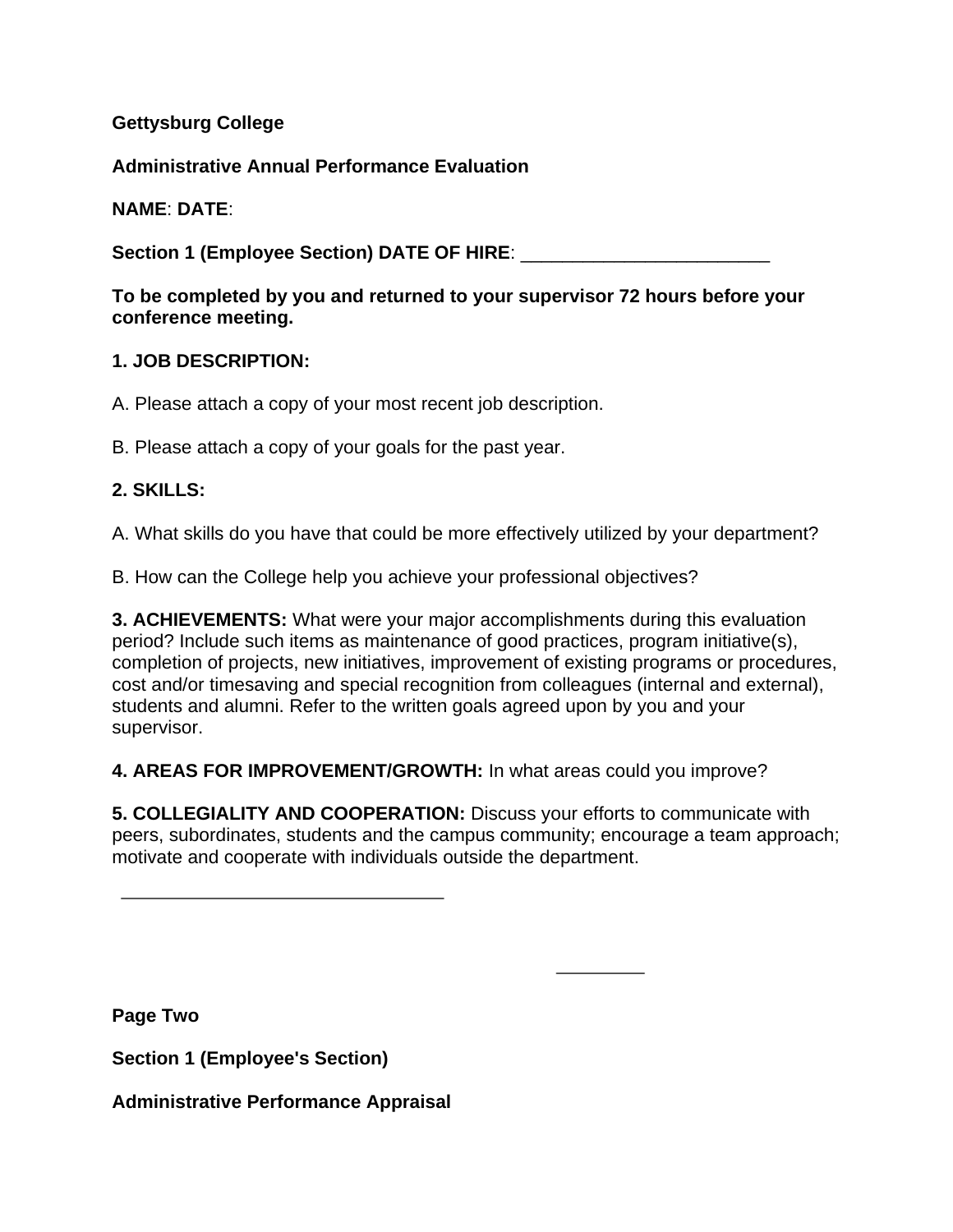**6. PROFESSIONAL DEVELOPMENT:** Discuss areas which you have pursued that provided career/professional development (and in your area of expertise) including: continuing education for an advanced degree; attending workshops, seminars and related programs.

# **7. GOALS:**

A. What are your goals and objectives for the coming year? (Consider programs/projects to increase your effectiveness and improve the operations of your department)

B. How can the College and your supervisor help you achieve these goals?

C. What new ideas or suggestions do you have?

**8. COMMENTS/QUESTIONS:** Do you have any comments, questions or suggestions regarding:

- A. Your job responsibilities;
- B. Departmental policies;
- C. College policies and procedures;

D. The role your department/division plays in furthering the goals of the institution?

## **Gettysburg College**

#### **Performance Evaluation Tool**

**Administrators** 

## **NAME**: **DATE**:

## **Section 2 (Supervisory Section)**

## **To be completed by the Supervisor after receipt of Section 1.**

- **1.** Comment on the employee's major accomplishments during the evaluation period.
- *2.* Comment on any areas for improvement/growth for the employee
- 3. Comment on the employee's efforts to:
- A. Communicate with peers, subordinates, students and the campus community;